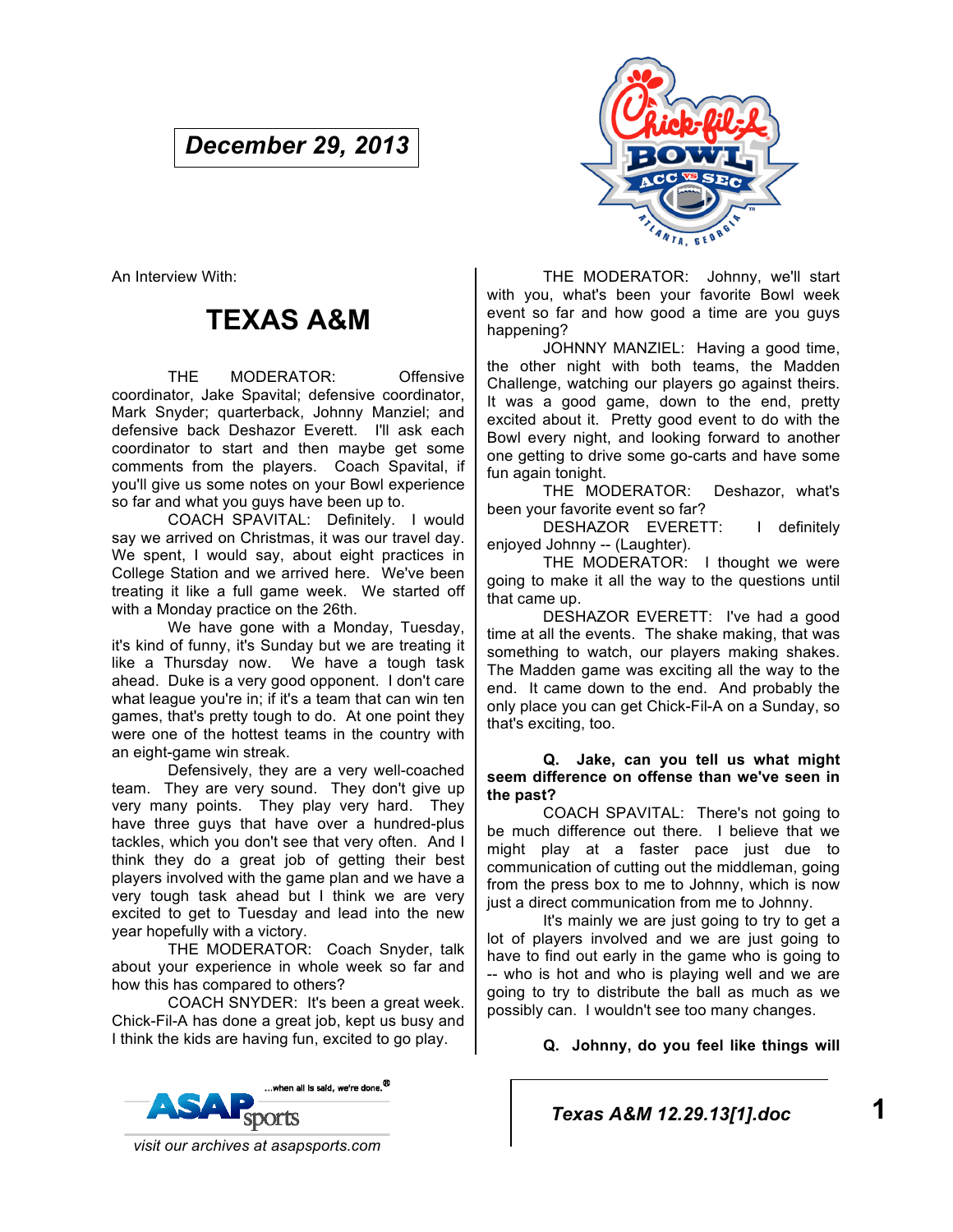#### **change now that you'll have Coach Spav call the plays directly to you and being on the sideline?**

JOHNNY MANZIEL: Just like he said, I think they will just come in quicker, hopefully get in more of a rhythm. And that's what we have to do if we want to win this game; complete some passes early and get things rolling and get our tempo where we want to. So I think coming in directly from the sideline will speed that up a little bit.

**Q. Johnny, I know you're here thinking about the Bowl game but where are you in terms of looking into the NFL decision? Who have you talked to and where are new that process?** 

JOHNNY MANZIEL: Nowhere even close, just where I was back in New York, back in Orlando. I haven't had any more time with the Bowl practice we had at College Station. Didn't get a chance to really do much.

## **Q. You did put your name in to get NFL feedback; correct?**

JOHNNY MANZIEL: Yes.

**Q. What kind of impact or issues do you think you might have without dare January in the lineup?** 

COACH SNYDER: Well, I think Jordan has had a really good two weeks of practice. He's been backing up Darian anyway. His reps have increased over the last three games and I know the kid is looking forward to it. He's excited. It will be exciting to see what he's going to do. We were going to make this move in the spring anyway, so this is going to give him a first chance to get a start on a big stage and we'll know a lot more after we play.

**Q. Johnny, I've been curious, going back to your redshirt freshman year, because you were excelling so much in drills, did you and Coach Sherman ever discuss you playing -- not taking time from Ryan Tannehill, but maybe playing some other position instead of red-shirting?** 

JOHNNY MANZIEL: Yeah, back in my red-shirt year, Coach -- Tannehill was there, he was a starter, but he always kept telling me, no matter what game is was, just continue to be ready, continue to practice like you're going to be playing on Saturday.



So I didn't really know if there would be another position or really how that was going to work but they continue to tell me to be ready in case anything were to happen or if something came up.

**Q. If you did come back next year, what do you think you could accomplish that you haven't already accomplished at the college level?** 

JOHNNY MANZIEL: Well, there's a lot of team things we haven't done yet. I mean, we finished third and fourth in the ACC west, which is something that we would like to improve on, get to the ACC game and get to a National Championship Game. Obviously sitting here right now -- but there's plenty still left to be done. I don't think I just came into college in two years and just did everything I could -- not done everything I'd like to accomplish, so I think there's plenty out there.

**Q. Duke's running game has improved dramatically over the last two or three years, what's your thought about their rushing talent?** 

COACH SNYDER: Consistency. Those kids have played a lot of football together. I think that's what makes the engine go is the front, playing together and seeing it on film. The kids have played a lot of games, started a lot of games. I think that's why you've seen an improvement in the running game, and I think their staff has committed to running the ball more, as well.

## **Q. And they are going to be playing without the leading rusher, Duncan, who was suspended from school; how will that impact?**

COACH SNYDER: Well, it's more about their offensive line. They have lost an offensive lineman, as well, in the Florida State game. To me they have two, now three really good running backs, but it's the offensive line that makes that thing go.

**Q. Jake, was the tempo a problem this season and on the sidelines, you've talked about how it can improve but if that was an issue, if it's going to improve that much, why wasn't the move made earlier to have the plays coming from the sidelines?** 

COACH SPAVITAL: I wouldn't say it was that huge of an issue. A lot of it has to do with getting in the rhythm of things. Past coordinators

*Texas A&M 12.29.13[1].doc* **2**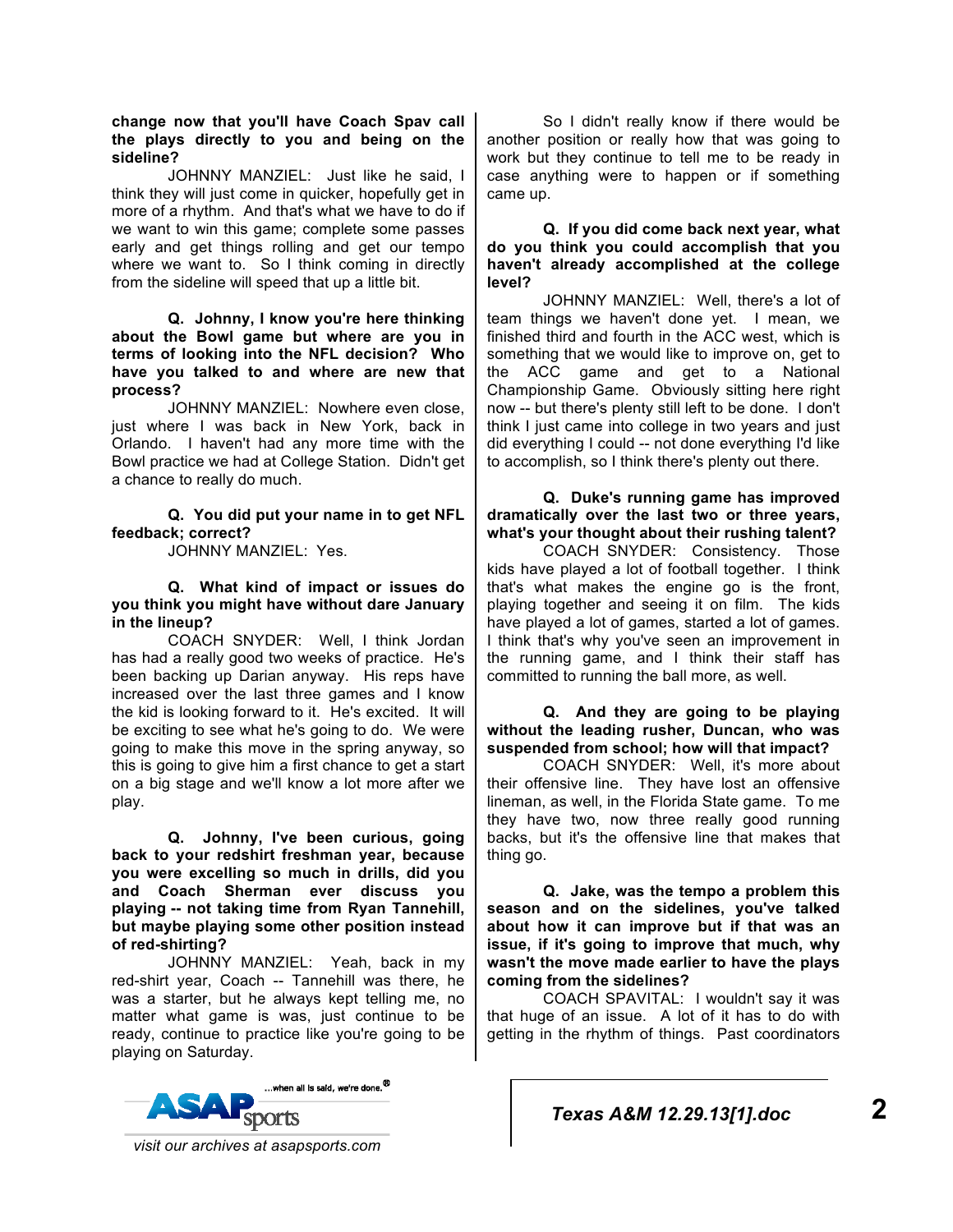I've worked with, that came directly from them, from the play caller to the quarterback and it's all about developing a rhythm. It was really up to Coach Sumlin. I don't really know about and deal with personnel and staff changes. That's completely up to him. You know, he decided to make the change and we've moved forward in that direction and we are trying to go in verse Duke and get a great rhythm established and mix it all up and see what happens from there.

#### **Q. What have you seen from the Duke offense and the challenges they will present you guys?**

DESHAZOR EVERETT: They have a very good offense. We have to stop both the run and the pass. They have some good receivers. We know -- inaudible -- their receiver and their tight end, so we are going to have a good challenge on our hands.

#### **Q. Deshazor, you've been around Johnny for a while and you go up against him every day in practice. What kind of leader and what kind of presence does he have within the team?**

DESHAZOR EVERETT: He won't quit and he'll go at you. He's not afraid to go up against anybody. And regardless of how many plays the defense made that day, if he feel like he can make a play against you, he's going to make that play happen. He's going to give it his best. He's going to give it his all and he won't back down from anybody.

#### **Q. What have you seen specifically from Jamison Crowder on tape, and how does he compare to some of the best receivers that you've faced in the SEC?**

DESHAZOR EVERETT: He has good speed, good routes, and he goes and completes the ball. He's a good receiver. I can't take anything away from him just because of the conference that they are playing in. But it's going to be a big challenge for us and we are just going to have to go out and play them just like we play every other receiver.

**Q. This may sound kind of like a simplistic question but with all the eyes on you and pressure on you, have you been able to enjoy yourself this season and what kind of stands out to you when you think about this year?** 



JOHNNY MANZIEL: I think I've absolutely been able to enjoy myself. I've had a great time in College Station just this year, had a great group of friends, great group of teammates that have been around me since things kind of changed back in August. But life's been good. I've been able to enjoy things in College Station. It's really mellowed out a lot and I've been able to go more places and do more and people are -- me being around and out in the public. It really has been a great year. I've enjoyed every second of it.

**Q. Coach Sumlin mentioned about you being beat up a little bit at the end of the season and much has been written about your thumb, your shoulder. Can you tell us where you're at and how much that maybe did hamper you at the end of the season?** 

JOHNNY MANZIEL: I feel really good today. I wish the game was tonight. I'm really tired and having to sit here and continue to practice and continue to wait for the game. I think we are ready to get back on the field. I think we are eager to play. So I was a little banged up. The thumb is feeling extremely well, as well as really everything else, so I feel like I'm healthy and ready to play in the Bowl game.

**Q. Johnny, can you compare Duke's defense to what you've seen on tape so far to some of those tough defenses that you've had to see in the SEC, what type of challenges they will bring to you Tuesday night?** 

JOHNNY MANZIEL: I think the biggest thing about Duke is they have a lot of fire. They swarm to the ball and they play good as a unit. It's hard to kind of compare who they would be like in the SEC.

But you look at what they did at the beginning of the Florida State game, they really slowed that high-powered offense down. I think they played hard more than anything and they played together as a unit.

**Q. Coach Snyder, during the Missouri game we saw a lot of progress in the defense, thought that was a pretty good defensive game. Noticed a lot of younger defensive linemen, like Jay Arnold in the game; can we expect more of that in this game?** 

COACH SNYDER: Yes, yes, you will. Yes.

*Texas A&M 12.29.13[1].doc* **3**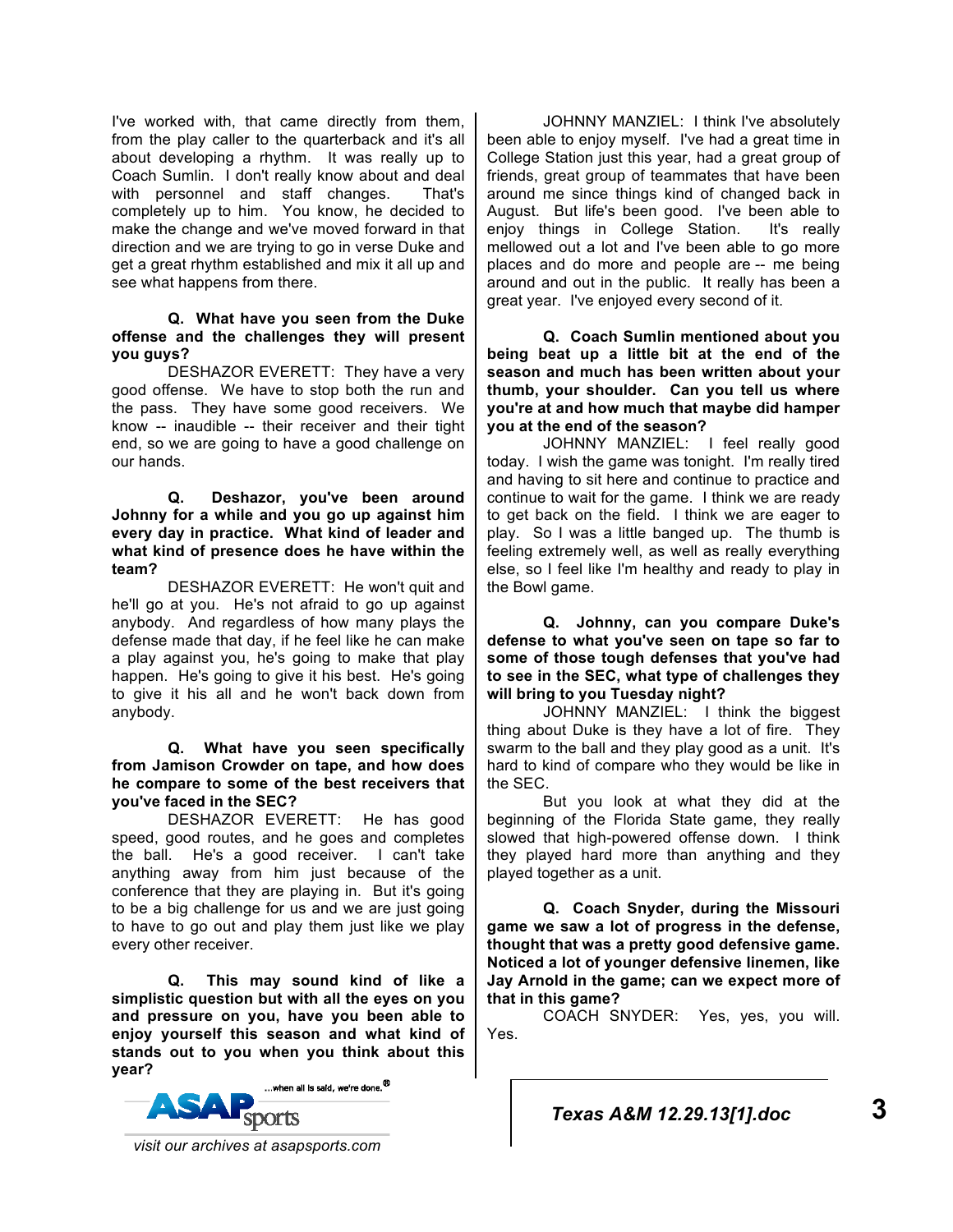**Q. Jake, could you talk about your mentors or who you're going to draw on when you become an offensive coordinator making the calls, who influenced your system or what you're going to go do?** 

COACH SPAVITAL: There's a lot to that. I've had the opportunity to work with Gus Malzahn and Dana Holgorsen and Kliff Kingsbury.

A lot of that has to do with the type of quarterback that you have. If you look at the past quarterbacks I've had with Johnny and Brandon and Geno Smith and Case Keenum, they are all exceptional quarterbacks, but you run the offense all differently with them. That's part of just sitting down next year in the spring and figuring out what type of personnel we have and that's the direction that it's going to go from.

But I would say that probably the biggest influences offensively for me have been Kliff Kingsbury and Dana Holgorsen.

**Q. Johnny, who is the team that surprised a lot of country this year, if somebody had told you back in August before the season started that you would be playing Duke in your Bowl game, what would you have said?** 

JOHNNY MANZIEL: I think they have done a great job of getting to where they were, and like Coach Spav said, they were one of the hottest teams in the country at one point in time, and you have to look and really give them credit for what they have done this year. I don't think I would have expected it. We thought we would be in a BCS Bowl, maybe a National Championship, but things went how they did and we are very, very happy to be here and look forward to playing Duke.

**Q. At the beginning of the season, the suspensions early on defense, Darian has his troubles lately. How disappointing is it for you and what do you do moving forward in terms of -- I don't know if the word is tightening the screws or what have you in terms of your defenders?**

COACH SNYDER: Well, it's a learning process. We are dealing with 18-, 19-, 20-year-old kids, and you go through a maturation process. As kids go through that maturation process at times, they are going to learn some tough lessons and you have to give them some tough love. It's kind of like raising your children and that's kind of the way we approach it.



**Q. Coach Spav, talking about a BCS Bowl, but how -- at least in this location, talking about it's going to be in the playoff format next season, how big is it to play well, especially in the location that is going to host one of those games?** 

COACH SPAVITAL: Definitely, this is my first time going into the Georgia Dome. It's a great venue and you can see why that it's going to be in one of those top games to compete with the National Championship.

It's definitely something that we have to take very seriously and this game, it's the only game on national TV at night and it's a great recruiting tool for us, too. If we go out there and execute the way we do and we come out with a victory, it's going to spark us in spring in recruiting and at this stage it's very important to have success.

**Q. Can you talk about escaping pressure, and how did you develop that skill?** 

JOHNNY MANZIEL: That's something that just became natural when I played football in high school, just being able to improvise and extend plays and try to keep them alive and really move the chains and get downs and score touchdowns is the main goal. So trying to fight for these guys and extend the play and make things happen.

**Q. Does Duke remind y'all of kind of yourselves last year?** 

JOHNNY MANZIEL: Maybe a little bit. Obviously we had a big signature win last year towards the end of the year, but you look at what they did with a win streak and how we had a little bit of a run there going towards the end of the year.

I remember how we felt going into the Cotton Bowl and the momentum that we have and the confidence. I'm sure they share some of that, as well.

**Q. For Jake and Johnny, have you guys been able to pinpoint what went wrong with the offense in the last two games, besides you being banged up, were you not getting enough people involved? What were the issues?** 

DESHAZOR EVERETT: I think

*Texas A&M 12.29.13[1].doc* **4**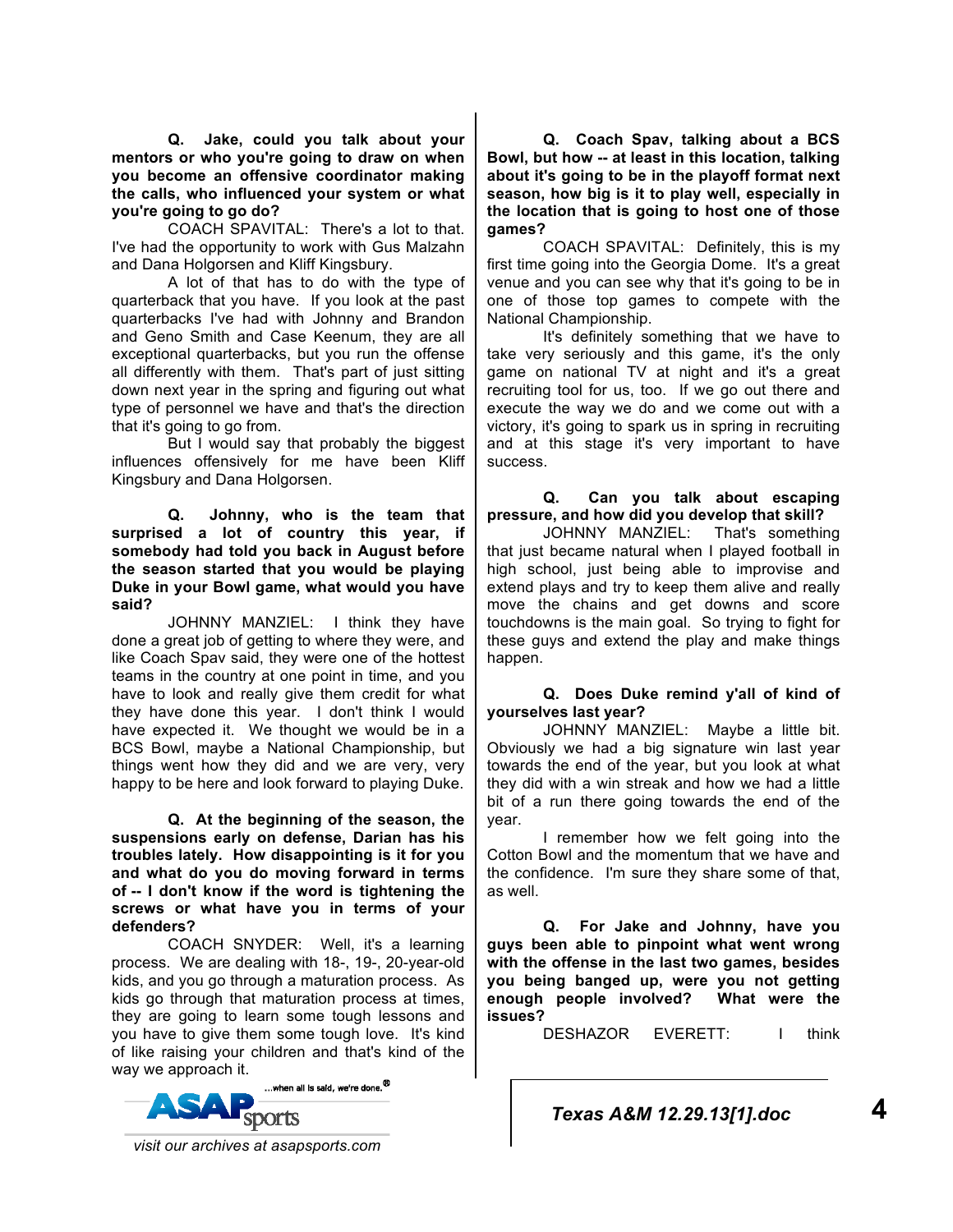confidence. If I could pinpoint one thing, I would say just that would probably be the main thing, we were not playing with really the swagger or playing with the juice and energy that we needed to be.

Going into the Auburn game and how that turned out in that game, it has really deflated, and you look at it -- talk the next day, it was one that stung for a long time, especially offensively. Just going from that game and kind of transitioning to some other ones and some non-conference games thrown in there, we just kind of lost our confidence after that and never really could get it back.

So I feel like we've had a great week of Bowl practice and we continue to progress, especially since we've been here in Atlanta. So I'm very excited and I'm very confident in these guys and I think we are all ready to go.

**Q. Daeshon Hall is a guy that has progressed as the season went along and had a nice run there in the end; what have you seen from him in Bowl preparations? Do you feel like he a guy that can have a breakout game?** 

COACH SNYDER: Well, hope so. I mean, Dae-Dae is getting better, just like all the young guns are. As you watch the season unfold down the stretch here, I feel like we've gotten better and our confidence is coming with our group and he's definitely a part of that.

Still young, first Bowl experience for a lot of these guys, so it will be another chapter in their lives and the season. Hopefully the last one for - as a new experience.

**Q. It seemed to go against every bit of your competitive fiber, whatever you want to call it. How difficult was it to teach yourself to slide, to get out of bounds and to do the things that everyone said you needed to work on in the off-season to become a better, complete quarterback?** 

JOHNNY MANZIEL: Well, I want to play a whole game and I don't want to get blind-sided or take a shot like I did in the Auburn game that was -- could have been avoided. As hard as it is in that instance and such a quick second to make that decision, sometimes you just have to chalk it up and get down, and I needed to do that a little bit more.

But I think that you look in the NFL and you look at some of the greatest guys that do it, you know when to pick your battles, so I'm still learning how to do that and hopefully try and perfect that.



**Q. Jake, as you guys look to get that swagger and confidence back, how important and how key can a quick start be, like we saw last year with coming out and making statement early?** 

COACH SPAVITAL: Definitely, that's huge and that's one of the main emphasises that we do as an offense is the fast start. It's going to be very important to get a lot of people involved early in the game, and focus on getting first downs and hopefully that will lead into touchdowns. But those first few drives of the game are very important to set the tone.

**Q. You talked about the sliding and learning to do that; someone mentioned yesterday that it was a little bit funny because last year you didn't do that but you weren't hurt and this year you did do it and did get hurt. Is it frustrating you worked on those things and still ended up banged up?** 

JOHNNY MANZIEL: I haven't really thought about it too much like that. I ran the ball more last year but was able to really get down and avoid quite a bit of those and never really took all that many shots and this year, that's just been how it's been. Maybe people were out to get me and want to really rip my head off, but I haven't really paid too much attention to it.

**Q. Two years ago, joining the SEC, would you imagine the program having so much success to start off with in the conference?** 

DESHAZOR EVERETT: With the hiring of Coach Sumlin, he's very good at motivation and getting these kids to play at a high level. I wasn't a part of it last year and I got to come in for the second year, and just -- I've been at programs that played Texas A&M, when I was at Oklahoma State in 2010. And just to see the excitement that this program and this university has after one year in the SEC has been huge. And that's just with the people that Coach Sumlin has put around and the fan base and support; it doesn't surprise me at all the success they are having in the SEC.

JOHNNY MANZIEL: I wasn't all that surprised about it. Last year we were excited and we felt like we let some games slip away before in the second half. We were pumped up.

We talked about it being the best

*Texas A&M 12.29.13[1].doc* **5**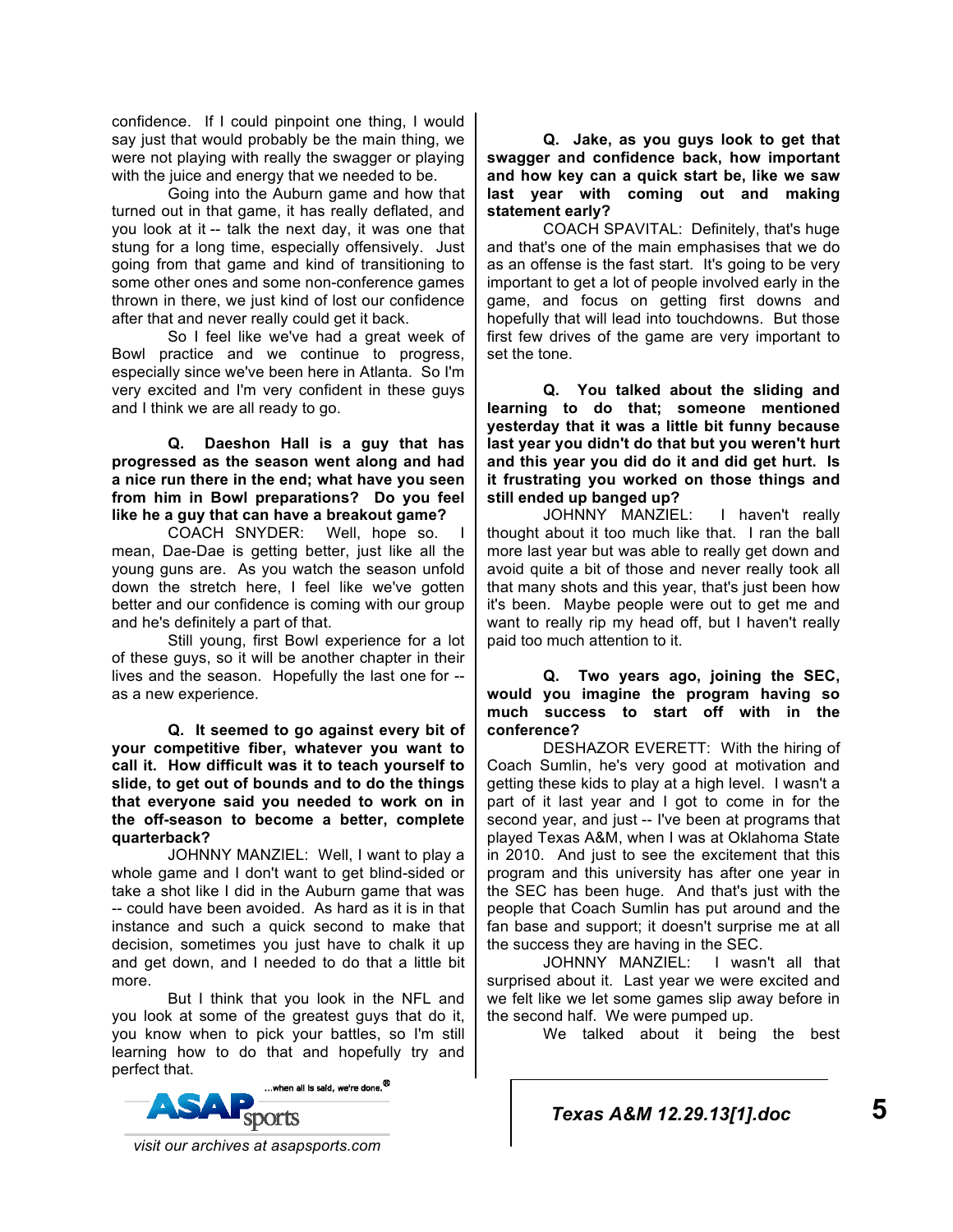conference in the country and we were eager to get in there and see how we stacked up, but Coach Sumlin brought a great deal of energy and really gets the most out of us.

#### **Q. Did you talk a little about how important it would be for this team to make it three straight Bowl wins in three straight years?**

DESHAZOR EVERETT: Very important. The last game of the season is the first game of the next year. So we want to start off next year with a win under our belt, and we haven't finished the last couple games the way we wanted to.

So finishing this Bowl game is going to be the way we want to go out. So just being able to participate in this Bowl game is a benefit for our team, for the confidence level going into next year. We just want to finish strong as a team.

**Q. Can you talk about the difference of this year not winning the Heisman Trophy and maybe the pressure being alleviated from you going into this Bowl game compared to last year when you did win it going into the Cotton Bowl?** 

JOHNNY MANZIEL: I didn't feel pressure going into the Cotton Bowl last year. Just kind of the same that I am right now, is really eager to play and eager to get back on the field.

I think being a competitor, this time that we have off from the end of November to pretty much January 1, the new year, it's a lot of time of not getting out there on the football field and playing, playing against another opponent. We have seen a lot of these guys in practice; I'm really getting tired of going against him. He's been throwing everything in the world at us in practice.

So tired of that and ready to get back on the field in the Georgia Dome, which is a great venue.

**Q. Can you talk about, you mentioned having those play calls right there next to you. Are you excited to get that tempo up and to get it back to where, like we saw it last year, where it was quick and you were getting --**

JOHNNY MANZIEL: Yeah, my biggest thing is I want to get out and if we are going to come out and throw the ball early, get some completions and get a rhythm going and I think everything comes from there.

You look at some of our games earlier in the year, you start out a drive ten for ten, or five for



six, five for seven and you get some easy completions, you're just playing pitch and catch and you get to see the ball completed and really gets your confidence up and gets you rolling from there, and then we can really get first downs and take it step-by-step and do what we want to do.

**Q. This is the time last year when things started just really changing for you after the Heisman. You mentioned how things have mellowed out at College Station; are you able to sum up the past year and what it's been like for you since this was the time it got cranking for you on that front?** 

JOHNNY MANZIEL: Absolutely not. So much has gone on in between last year at this point and now. I feel like every week there's almost been something. It's been a little bit of a journey but I feel like I'm a lot better at handling it now than I was last year at this point. Still no regrets of anything in that regard, and I'm really happy and content with where I am right now.

#### **Q. The last two games, the rain at LSU and Missouri it was really cold. Do you think playing indoors will bring the offense back better and how it affected the last few games?**

COACH SPAVITAL: That's just football, part of the conditions we're going to be playing in. I see we're going to be playing in a dome, so I don't think there's going to be any wind hopefully in here. It's going to being a good atmosphere. It's a very fast playing field, and I enjoy that because I like to see our kids trying to play as fast as they can.

But there's not going to be any weather conditions out there so I think we don't have any excuses going into the game, so we'll just go out there and leave it all on the line.

JOHNNY MANZIEL: Georgia dome, the turf, it's really fast and we had fun, we're go out there running around the past couple days. So I think we are really excited about playing in that venue and getting to play in a dome two years in a row. It should be good.

**Q. I know that Duke drove here but for you guys to be an SEC country and be playing in an SEC venue and to the Aggie faithful that will turnout for the game.** 

JOHNNY MANZIEL: I'm really excited. I think one of the best things about A&M, whatever

*Texas A&M 12.29.13[1].doc* **6**